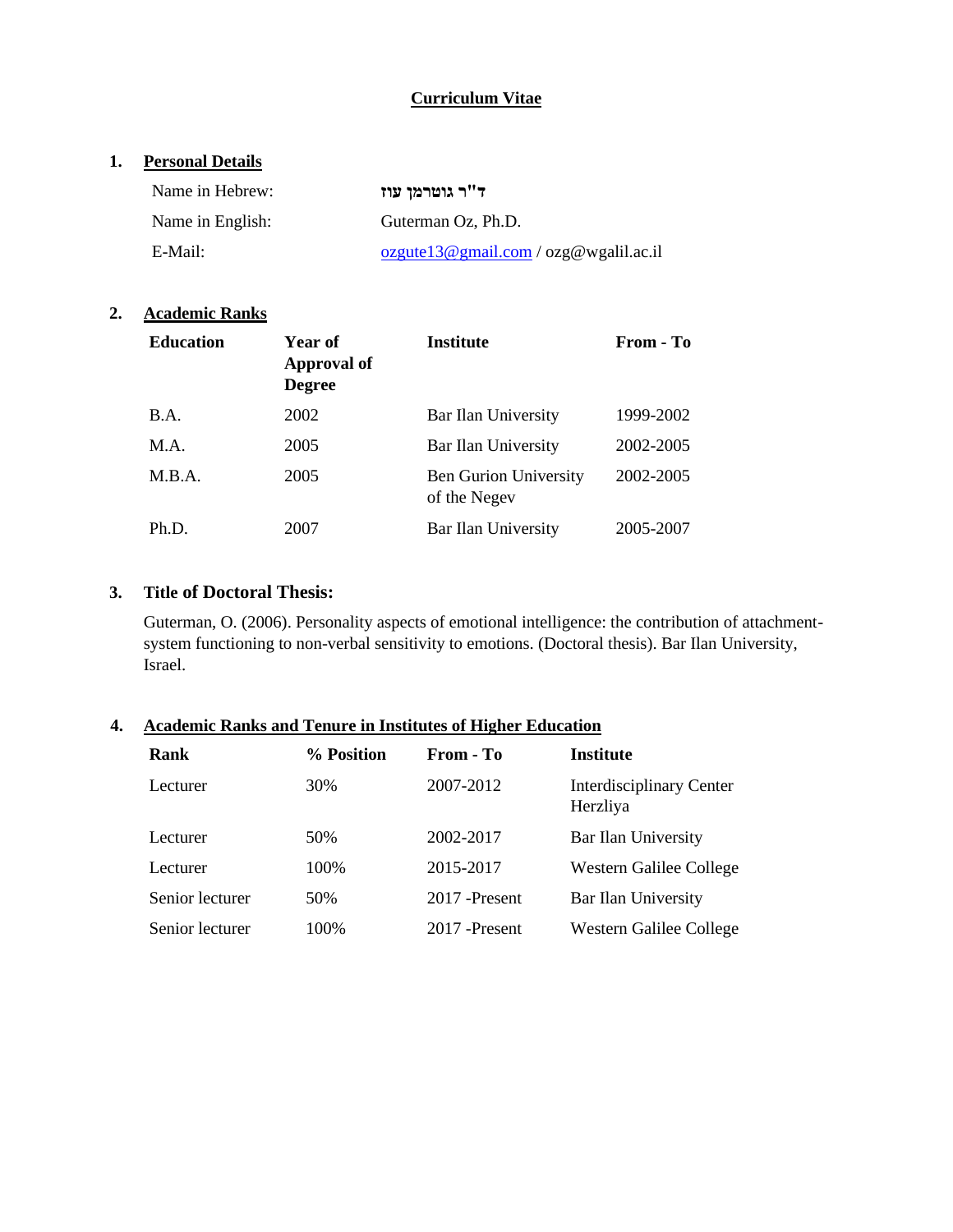# **5. Offices in Academic Administration**

| <b>Dates</b>   | <b>Name of Institution and</b><br><b>Department</b> | <b>Position</b>                                            |
|----------------|-----------------------------------------------------|------------------------------------------------------------|
| 2017 - Present | Western Galilee College                             | Head human resources devision                              |
| 2011-Present   | Western Galilee College                             | Coordinator, college-wide orientation day                  |
| 2015-Present   | Western Galilee College                             | Chair of the college's program for<br>outstanding students |
| 2016           | Western Galilee College                             | Member – disciplinary committee                            |

# **6. Participation in Scholarly Conferences**

## **Active Participation**

# **International Conferences**

| <b>Date</b>      | Name of<br><b>Conference</b>                                                                                  | <b>Place of</b><br><b>Conference</b> | Subject of<br><b>Lecture/Discussion</b>                                                                                                                                                                                          | Role      |
|------------------|---------------------------------------------------------------------------------------------------------------|--------------------------------------|----------------------------------------------------------------------------------------------------------------------------------------------------------------------------------------------------------------------------------|-----------|
| 2013,<br>January | The 1st<br>international<br>conference on<br>Family,<br><b>Education</b> and<br>Media in a<br>Diverse Society | Jerusalem,<br><b>Israel</b>          | Home schooling - the<br>ultimate form of parental<br>involvement in their<br>children's education                                                                                                                                | Presenter |
| 2014, June       | Twelfth<br>International<br>Conference on<br><b>New Directions</b><br>in the Humanities                       | Madrid,<br>Spain                     | Old/New way to learn $-$<br>home-schooling (or the past<br>and future of education)                                                                                                                                              | Presenter |
| 2015, June       | Tenth<br>International<br>Conference on<br>Interdisciplinary<br><b>Social Sciences</b>                        | Split, Croatia                       | What Happens When<br><b>Evidence-based Practice Is</b><br>Not Used in Education: A<br>Disconnect between<br>Homeschooling Supervisors<br>and the Research Literature<br>on the Subject and Practical<br>Implications of This Gap | Presenter |
| 2015, June       | The fifth<br>international<br>conference about<br>the future of<br>education                                  | Florence,<br>Italy                   | The educational crisis in the<br>postmodern era and the<br>relationship between it and<br>the significant rise in<br>homeschooling                                                                                               | Presenter |
| 2016, June       | 2016<br>International                                                                                         | Venice, Italy                        | Homeschooling and the<br>Relationship of Its Growth to                                                                                                                                                                           | Presenter |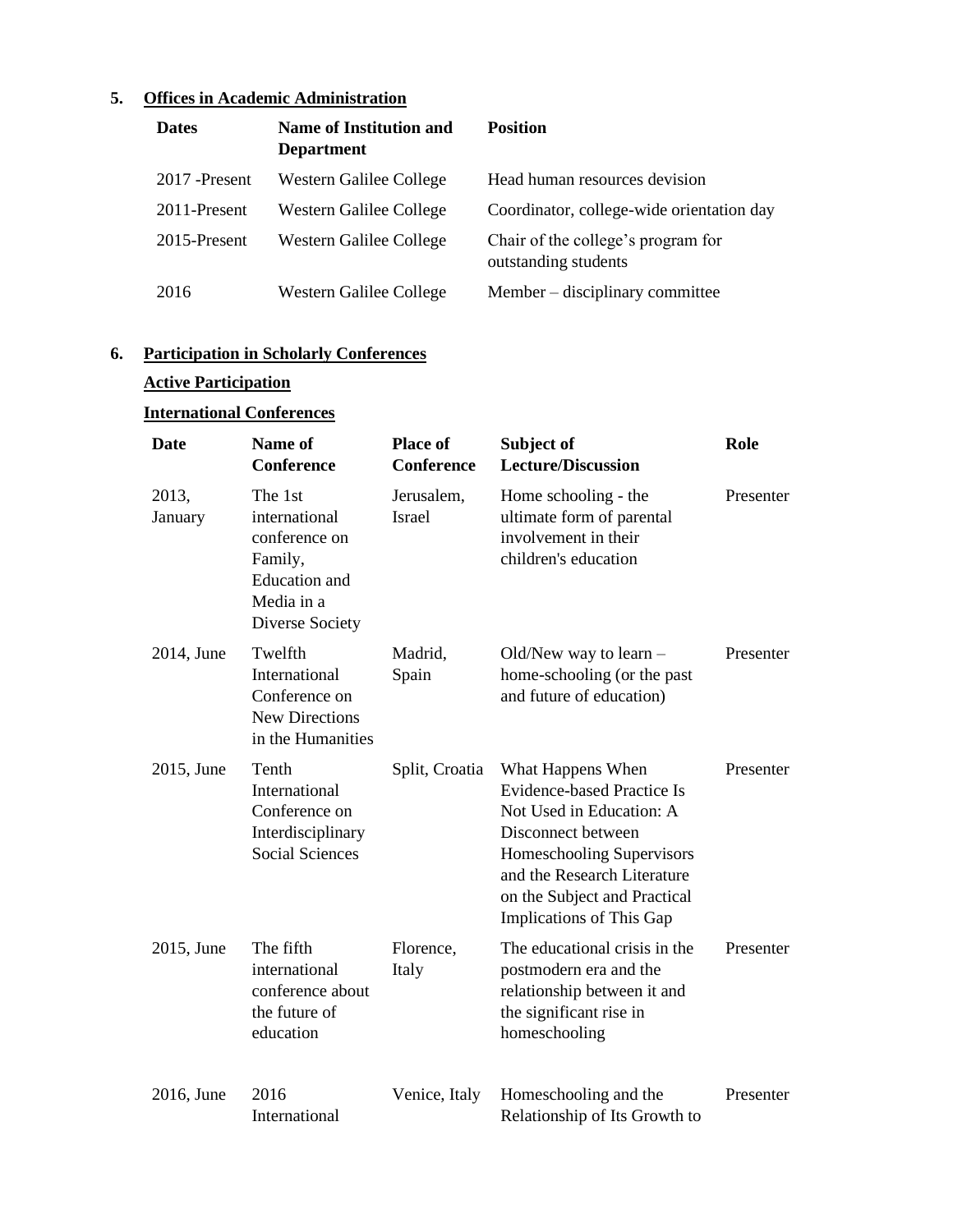| Date | Name of<br><b>Conference</b> | <b>Place of</b><br>Conference | Subject of<br>Lecture/Discussion  | Role |
|------|------------------------------|-------------------------------|-----------------------------------|------|
|      | Education<br>Conference      |                               | <b>Broader Educational Trends</b> |      |

## **7. Scholarships, Awards and Prizes**

Western Galilee college excellence in teaching – 4,000 \$, 2015

### **8. Teaching**

## **Courses Taught in Recent Years**

| Year             | <b>Name of Course</b>                     | <b>Type of</b><br>Course | <b>Degree</b> | Number of<br><b>Students</b> |
|------------------|-------------------------------------------|--------------------------|---------------|------------------------------|
| $2009 - 2011$    | Employee selection and<br>evaluation      | High Learn<br>Course     | B.A.          | 80-120                       |
| $2009 - 2012$    | Administrative management and<br>strategy | High Learn<br>Course     | B.A.          | 30-90                        |
| $2010 - 2012$    | Emotional intelligence in<br>management   | High Learn<br>Course     | B.A.          | $20 - 50$                    |
| $2013 - 2015$    | Introduction to statistics                | Mandatory                | B.A.          | 90                           |
| 2009 - Present   | Social psychology and<br>communication    | Mandatory                | B.A.          | 60-150                       |
| 2009 - Present   | Organizational behavior                   | Mandatory                | B.A.          | 120                          |
| $2009$ - Present | Employee management                       | High Learn<br>Course     | B.A.          | 104                          |
| $2010$ – Present | Manager development and<br>training       | High Learn<br>Course     | M.A.          | 35                           |
| $2010$ – Present | Administrative management and<br>strategy | Mandatory                | M.A.          | 40                           |
| $2011$ - Present | Positive psychology in<br>management      | High Learn<br>Course     | B.A.          | $12 - 30$                    |
| 2014 -Present    | Research methods                          | Mandatory                | B.A.          | 15-80                        |
| $2014$ - Present | Advanced theories of<br>management        | Mandatory                | M.A.          | 15-30                        |
| 2014 -Present    | Positive psychology in<br>management      | High Learn<br>Course     | M.A.          | $30 - 60$                    |
| $2014$ - Present | Different aspects of parenting            | Mandatory                | B.A.          | 100                          |
| 2015-Present     | Practicum in management                   | Mandatory                | B.A.          | 18                           |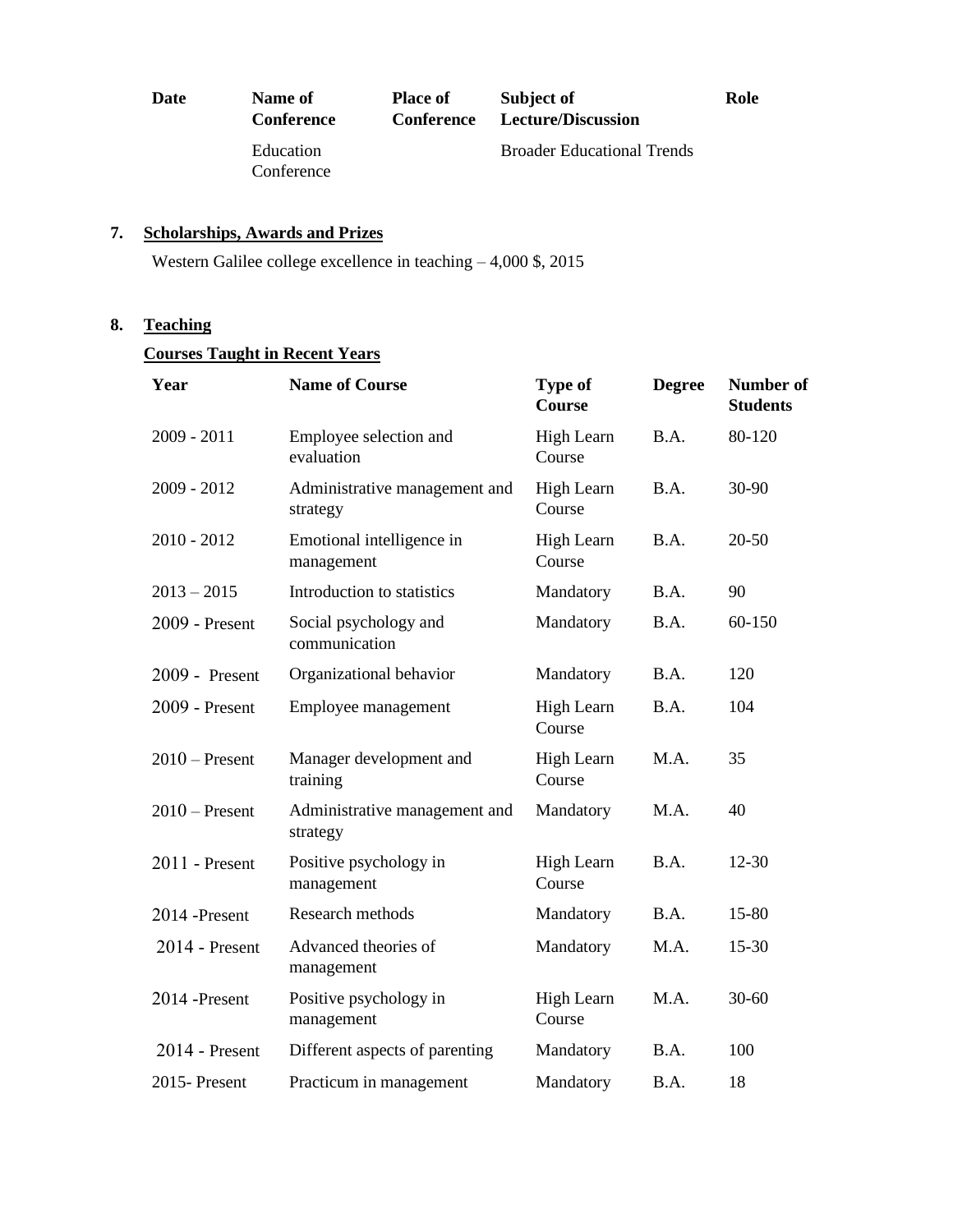# **9. Professional Experience**

Family and couple counselor with 13 years of experience in parent training. Author of two widely distributed books on parent training (further details below).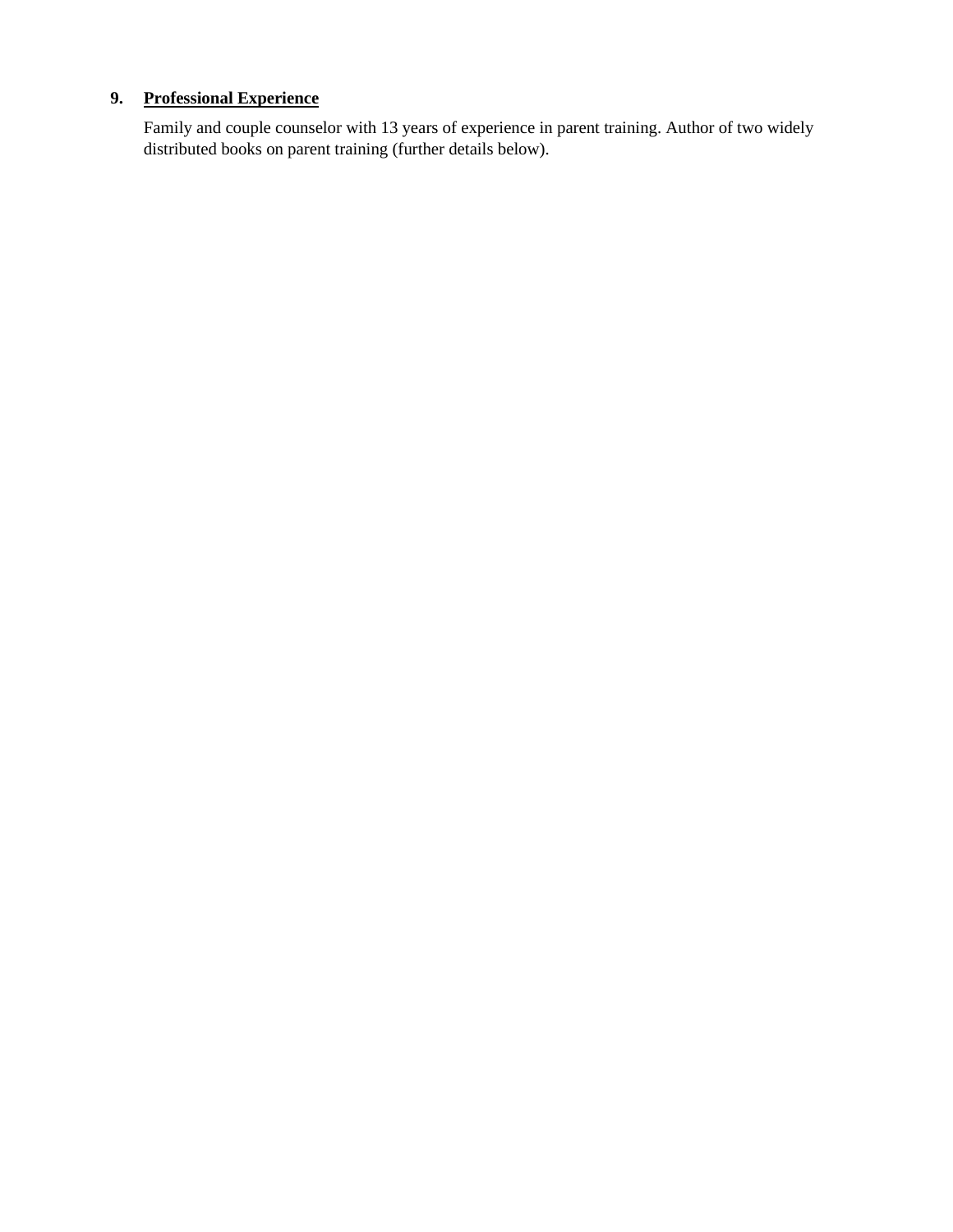### **Publications**

#### **Guterman Oz, Ph.D.**

#### **Articles in Refereed Journals**

#### **Published**

- 1. Neuman, A., & Guterman, O. (2016). Academic achievement and homeschooling it all depends on the goals. *Studies in educational evaluation*, *51*, 1-6.
- 2. Neuman, A., & Guterman, O. (2016). The clash of two world views A constructivist analysis of home educating families' perceptions of education. *Pedagogy, Culture & Society, 24*(3), 359-369.
- 3. Neuman, A., & Guterman, O. (2016). Structured and unstructured elective home education: A proposal for broadening the taxonomy. *Cambridge Journal of Education,* 1-17. DOI: 10.1080/0305764X.2016.1174190.
- 4. Guterman, O., & Neuman, A. (2016). What Makes a Social Encounter Meaningful: The Impact of Social Encounters of Homeschooled Children on Emotional and Behavioral Problems. *Education and Urban Society,* 1-15. DOI: 10.1177/0013124516677009
- 5. Guterman, O., & Neuman, A. (2017). Schools and Emotional and Behavioral Problems: A Comparison of School-going and Homeschooled Children. *Journal of Educational Research, 110,* 4, 425-432.
- 6. Neuman, A., & Guterman, O. (2017). What are we educating towards? Socialization, acculturization, and individualization as reflected in home education. *Educational Studies, 43(3),* 265-281.
- 7. Neuman, A., & Guterman, O. (2017). Homeschooling is not just about education: Focuses of meaning. *Journal of School Choice: International Research and Reform, 11(1)*, 148-167.
- 8. Guterman, O., & Neuman, A. (2017). Different Reasons for One Significant Choice: factors behind homeschooling choice in Israel. *International Review of Education, 63(3),* 303-318. *DOI 10.1007/s11159-017-9637-2*.
- 9. Guterman, O., & Neuman, A. (2017). The Role of Family and Parental Characteristics in the Scope of Social Encounters of Children in Homeschooling. *Journal of Child and Family Studies, 26(10),*  2782-2789. *DOI:10.1007/s10826-017-0773-x*.
- 10. Guterman, O., & Neuman, A. (2017). Who I Am and What I Think: The Contribution of Personality and Socioeconomic Traits to the Attitudes of Homeschooling Parents Toward the Education System and Homeschooling in Israel. *Marriage & Family Review*. DOI: 10.1080/01494929.2017.1347550.
- *11.* Neuman, A., & Guterman, O. (2017). How I started home schooling: Founding stories of mothers who home-school their children. *Research Papers in Education. DOI: 10.1080/02671522.2017.1420815 .*
- 12. Neuman, A., & Guterman, O. (2107). Metaphors and Education: Comparison of Metaphors for Education Among Parents of Children in School and Home Education. *Pedagogy, Culture & Society, 26*(3), 435-447. *DOI: 10.1080/14681366.2017.1414868*.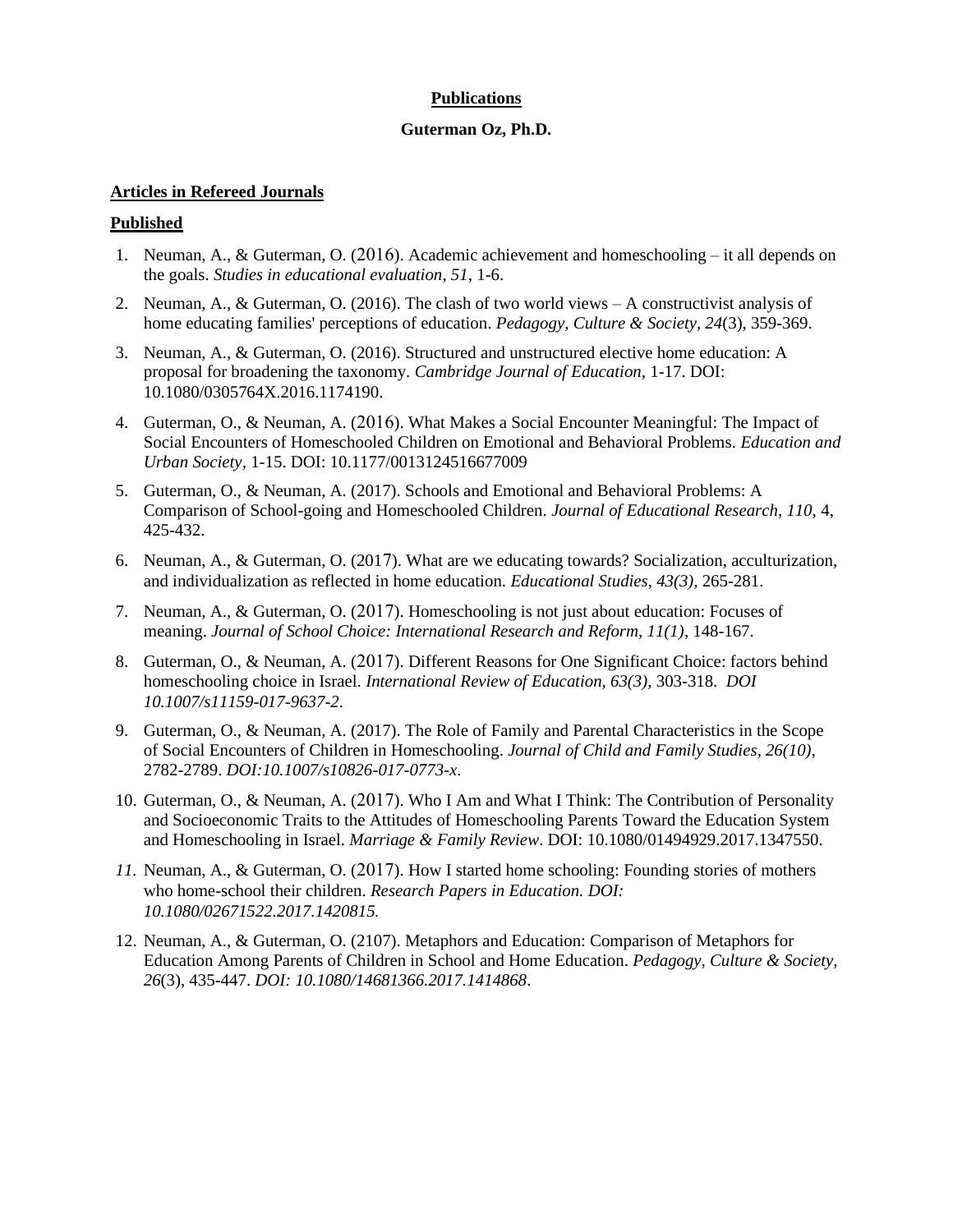- 13. Guterman, O., & Neuman, A. (2017). Similar Goals, Different Results: Differences in Group Learning Goals and Their Impact on Academic Achievements. *Journal of Further and Higher Education.* DOI: 10.1080/0309877X.2017.1394990.
- 14. Guterman, O., & Neuman, A. (2017). Personality, socio-economic status and education: factors that contribute to the degree of structure in homeschooling. *Social Psychology of Education. Doi 10.1007/s11218-017-9406-x*.
- 15. Guterman, O. & Neuman. (2017) Personality, socio-economic status and education: factors that contribute to the degree of structure in homeschooling. *Social Psychology of Education. Doi 10.1007/s11218-017-9406-x*
- *16.* Guterman, O., & Neuman, A. (2018). When I was at school differences in stories about school told by parents of home-schooled and regular-schooled children. *Educational Studies, 1-15.*
- 17. Guterman, O. & Neuman. (2019) Reading at home: Comparison of reading ability among homeschooled and traditionally schooled children. Reading psychology. 40, 2, 169-190

### **Other Publications**

Guterman, O. (2009). *The Ometz Program*. Tel-Aviv: Ladaat Press.

Guterman, O. (2010). *Placing Limits*. Tel-Aviv: Ladaat Press.

Guterman, O. (2015). *Welcome to the House of Fun*. Tel-Aviv: Ladaat Press.

Guterman, O. (2015). *Gathering Plants in Israel: A Practical Guide.* Tel-Aviv: Ladaat Press.

#### **Summary of my Activities and Future Plans**

In addition to my academic teaching, I conduct research, write articles and publish in two main fields of academic interest: homeschooling and academic success among Arab and Jewish students.

**On the subject of homeschooling**, about one year ago I completed a research project that examined the subject from different perspectives: the emotional and cognitive impact of homeschooling on children, the impact of homeschooling on the nuclear family and on parents, and the relationship between education systems and families that homeschool. Some of the articles that were produced as a result of this project have been published in peer-reviewed journals and some are currently under review by journals.

I am presently in the early stages of a new research project on homeschooling, which focuses of older adolescents who were educated in this way, with the purpose of obtaining knowledge about the effects of homeschooling on the course of life of adolescents and young adults.

**On the subject of academic success,** about two years ago I completed a research project that focused on the differences between Arab and Jewish students in terms of learning strategies, motivations, learning goals, locus of control, and more. The research examined the relationship between these factors and the academic achievements of students from the two groups, over time. The articles that were produced as a result of this project are in various stages of translation and editing in preparation for submission to peerreviewed journals.

I am presently in the early stages of a new research project on the subject of academic success, which will examine the factors that promote the integration of adolescents at risk in academic studies. I am also currently preparing a research grant proposal for this project.

In the future, in addition to the projects I began during the past year, I intend to try to combine these two areas of interest by examining aspects of academic success among homeschooled adolescents and young